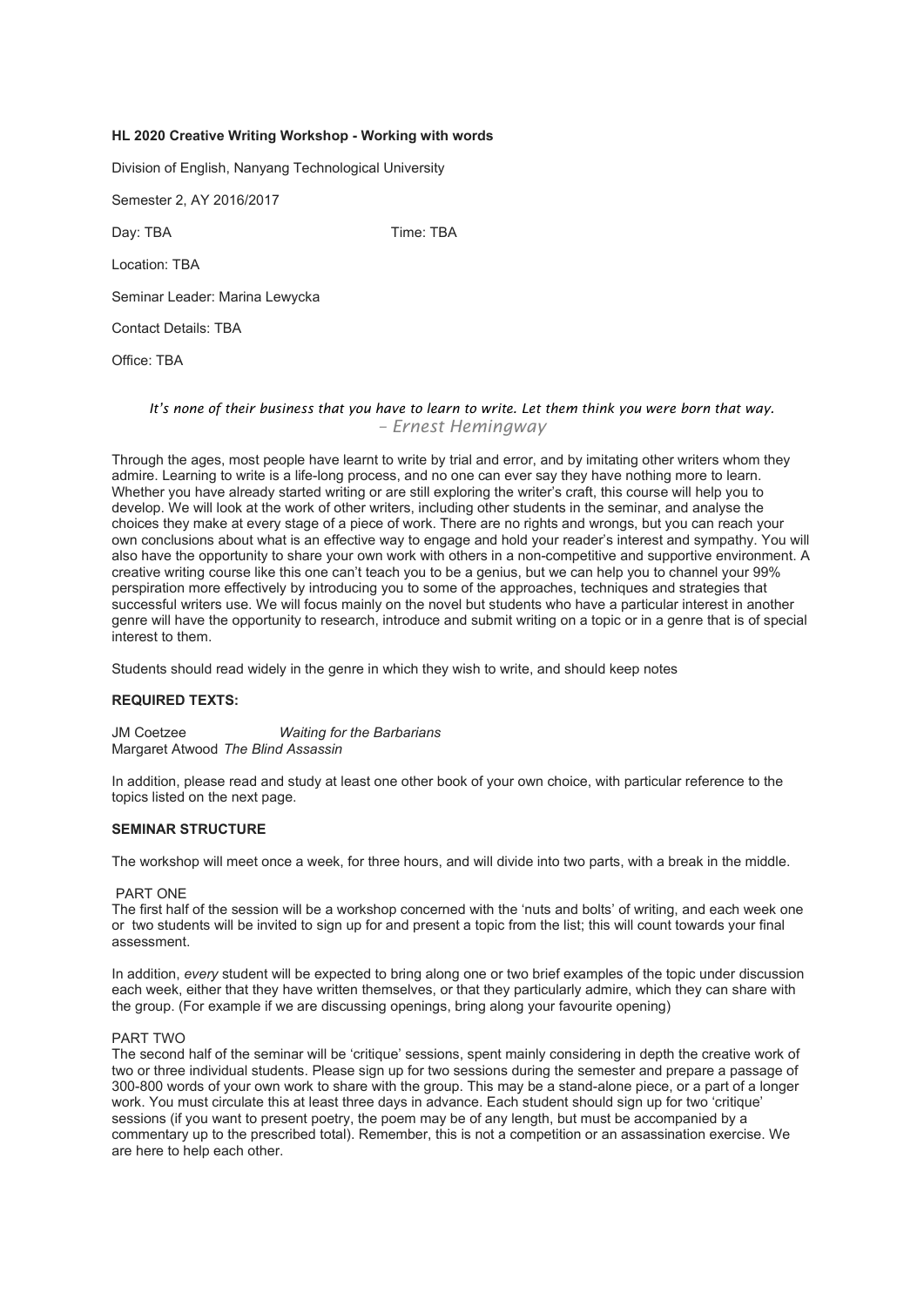# **Weekly Topics**

Week 1) Introductions . Why do stories matter?

Week 2) What makes a good plot?

Week 3) What makes a good opening?

Week 4) What are the uses of dialogue in fiction? What makes good dialogue?

Week 5) What makes us believe in a character? Heroes, villains and 'ordinary' people.

Week 6) What is narrative voice, and why is it important to choose the right one for your story?

Week 7) What do we mean by 'point of view'? Why is it important in fiction?

### RECESS WEEK

Week 8) Setting the scene. Descriptions of places.

Week 9) What makes a good ending?

Week 10) What makes a good writing style? Examples of good and bad style.

Topic 11) What makes us laugh? How and why to write comedy.

Topic 12) What kind of poetry is important in the modern world?

Topic 13) How to structure a film script or a stage drama

Topic 14) News journalism and opinion pieces

Topic 15) Memoir, history and fiction; what are the similarities and the differences?

Topic 16) What makes a great short story?

(Please sign your name against a topic/week you wish to present. You can sign up for a topic that one other person has chosen – but not more than two students per topic please – except topics 11-16. If you are particularly interested in one of these genres, we will make seminar time available by grouping together less popular topics. At the end of your session, please hand in a written transcript of your presentation. This will count towards 30% of your assessment. )